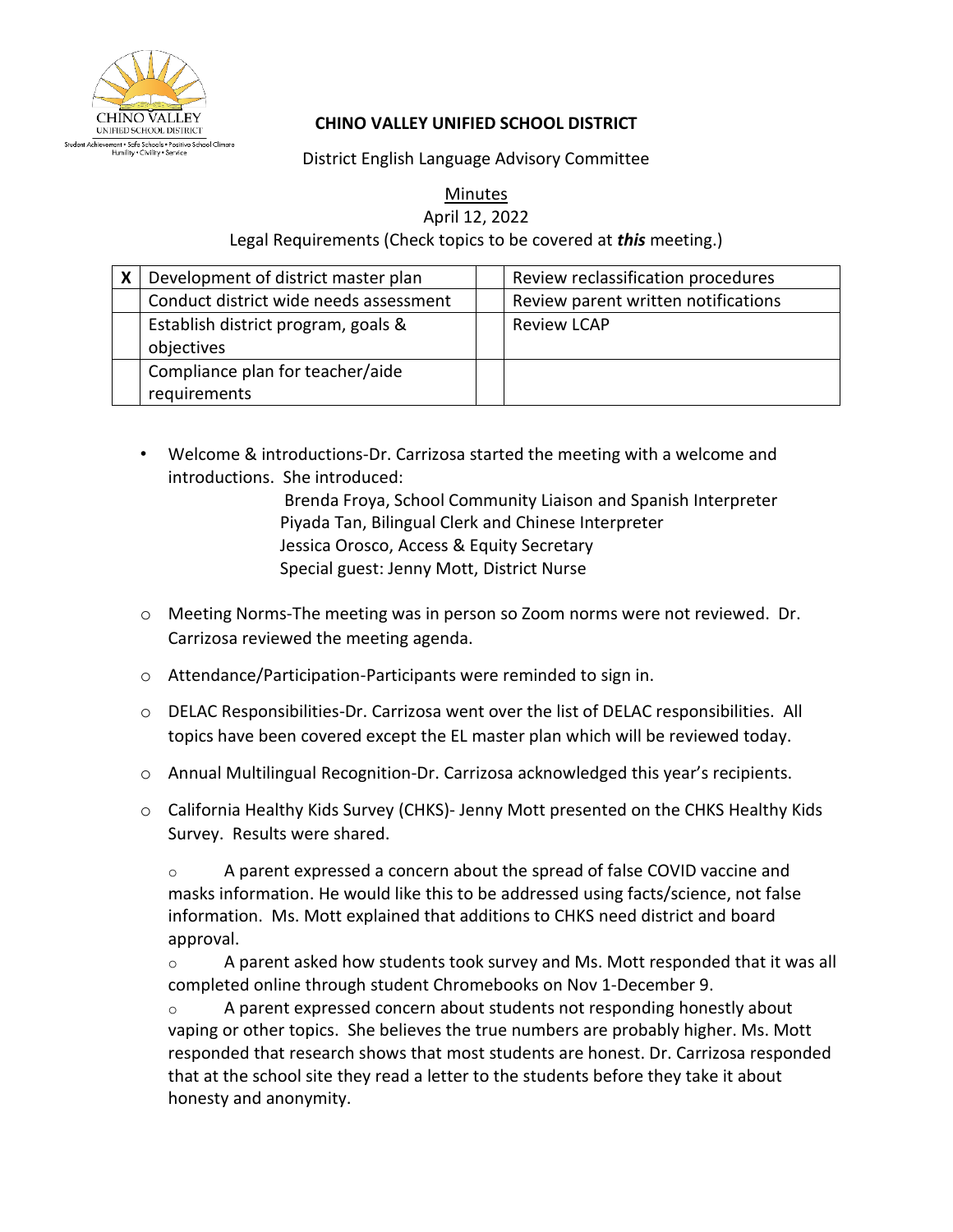$\circ$  A parent asked if answers from other districts can be looked up. Ms. Mott responded that you can go onto the California Healthy Kids Survey Website to find statewide results (it can be difficult to navigate). CVUSD was the only district in our county, for several years, that surveyed students. Our County Office of Education now has an active TUPE staff and are doing the survey in many districts county-wide. Parents were informed that they could access our district CHK Survey questions as well as, the Elementary School results and the Secondary School results on the CVUSD district website: under Departments, Health Services, California Healthy Kids Survey and then on the appropriate survey or results. If parents would like to see individual school site results, they would need to contact the school site administrator. Only secondary sites have individual reports.

 $\circ$  A parent asked if schools are required to use the data and implement actions. Ms. Mott explained they are not required. Dr. Carrizosa shared how the results were used at Don Lugo several years ago. A committee analyzed the results and created a counseling program under the direction of another administrator. Parent feels that there is a lot of time spent to gather this valuable information for it not to be required to be used. Patricia Carrillo shared that the Health Services department presented survey results and actions to the board on April 7th about the counseling services and supports that are available district wide. Dr. Carrizosa added that the results of the CHKS are reviewed by the LCAP advisory committee which consists of principals and parents.

- $\circ$  Reclassification-Dr. Carrizosa reviewed the criterion for reclassification which was already approved by DELAC. We are not making any changes, just changing the format and wording of the multiple measures used for reclassification. Dr. Carrizosa said that ELPAC results may be available by June. The goal is for students to move up a level every year. Moving from a low 2 to a high 2 is considered growth. For reclassification, students must score an overall "4". Dr. Carrizosa explained that parent consultation and opinion does not mean that parent consent is required for reclassification. She also shared that student should not continue to receive services if they are no longer eligible. Reclassified (RFEP) students are monitored for 4 years. Dr. Carrizosa asked if everyone was in agreement to the wording for reclassification. The majority of the group gave a thumbs up. There were no concerns or comments.
- $\circ$  EL Master Plan-Dr. Carrizosa informed members that the draft of the EL Master Plan (chapters 1-5) were emailed out on 4/11/22. She apologized if parents did not have enough time to thoroughly review it. We are looking for parent input and parents can email us any input they may have. Dr. Carrizosa shared that the EL Master Plan is required. It was created in 2020-2021. Board approval is not required but Dr. Ayers would like to present it to the board eventually. It's a work in progress and still in draft mode. The EL Master Plan covers the procedures for the English Learners program. Chapters 6-7 cover internal and technical duties and for that reason, it was not sent to